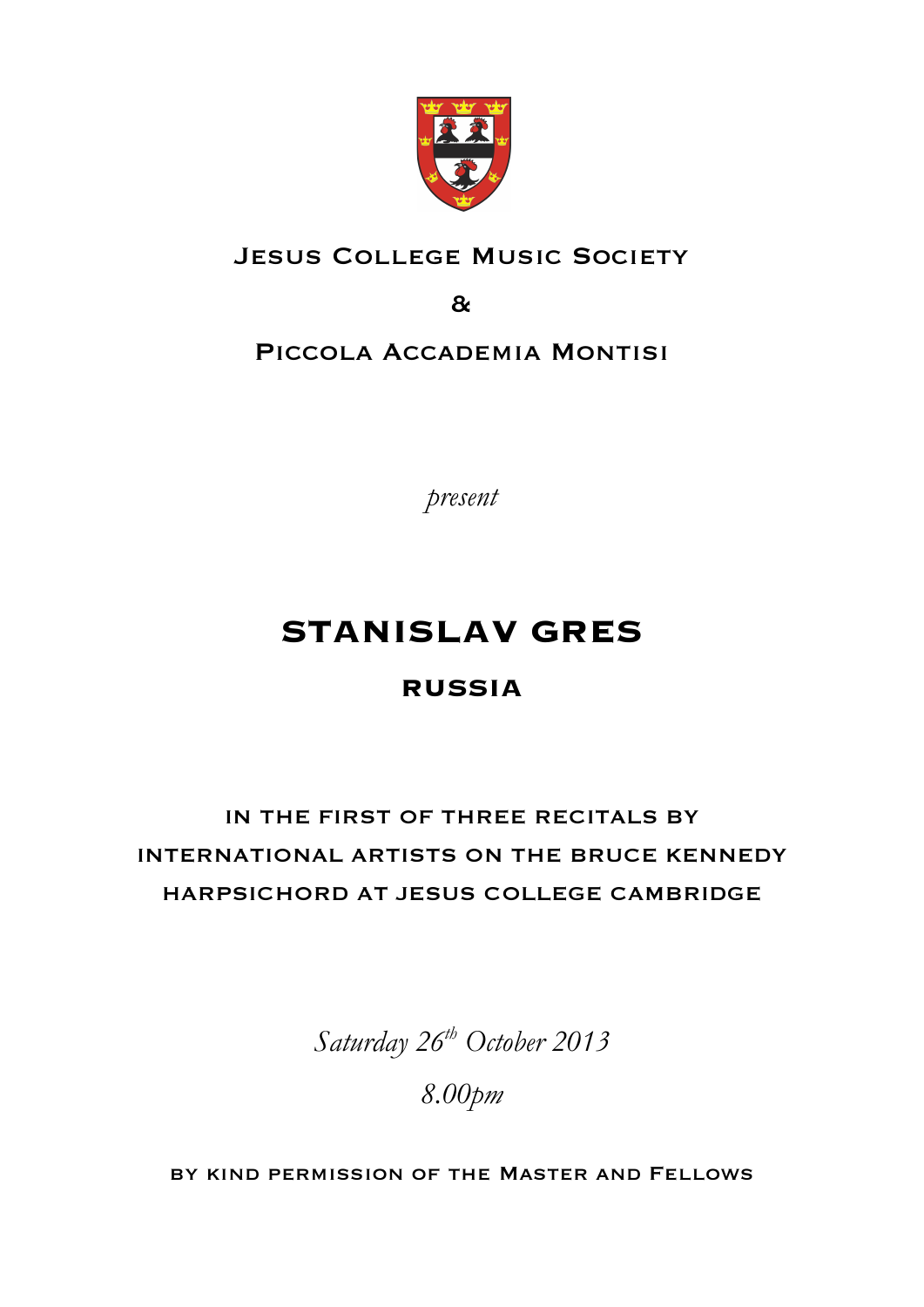#### THE INSTRUMENT

In the initial discussions about the commissioning of a harpsichord for Jesus College, Mark Williams and I considered details of the Chapel's acoustic, the interests of the donor and, in particular, the requirements of the instrument for accompanying concerts, and acting as a continuo, solo and teaching instrument. I soon reached the conclusion that a doublemanual version of an original instrument I had seen some 25 years ago in Hamburg – the 1728 Christian Zell which had then been recently restored – was the instrument needed for these circumstances.

When I made my first "copy" of the instrument in 1986 for the current harpsichordist of the music ensemble Musica Antiqua Köln I attempted to make as faithful a copy of the original as I could, an approach that I always adhered to when first getting to know another maker's work. Sometimes I would repeat the process several times to be more certain of his 'acoustic world'.

But today, after the experience of thirty years of building more than 160 harpsichords of various historic models, I have started to shape those diverse ideas into my own vision of what any given musical situation demands. It was clear that Jesus College needed the clarity and speechlike quality of a continuo instrument to accompany the choir and other musical ensembles that perform in the Chapel, while still enjoying the power, depth and diversity of a double-manual harpsichord for concertos and solo performance suitable for various composers. The original 1728 Zell model was an excellent starting point but its keyboard key lengths were excessively long – not designed for fast ornamentation in the bass as is sometimes required in French music – so they were modified.

The original soundboard produces a very refined sound, curiously one that is better listened to at a distance than close up to the instrument or even at the position of the player himself. To create a more focused sound that could project its sound at all locations, I have made modifications to the soundboard design, while never altering the original scaling and pluck points of this essentially northern German "sound ideal" that works so well for Bach's polyphony. As to its décor, while I chose elements such as the leg design or the gold motifs on the case that are typical of the first half of the 18<sup>th</sup> century, the colours were specifically chosen to fit the chapel. The soundboard painting features the 1575 version of the College Arms.

BRUCE KENNEDY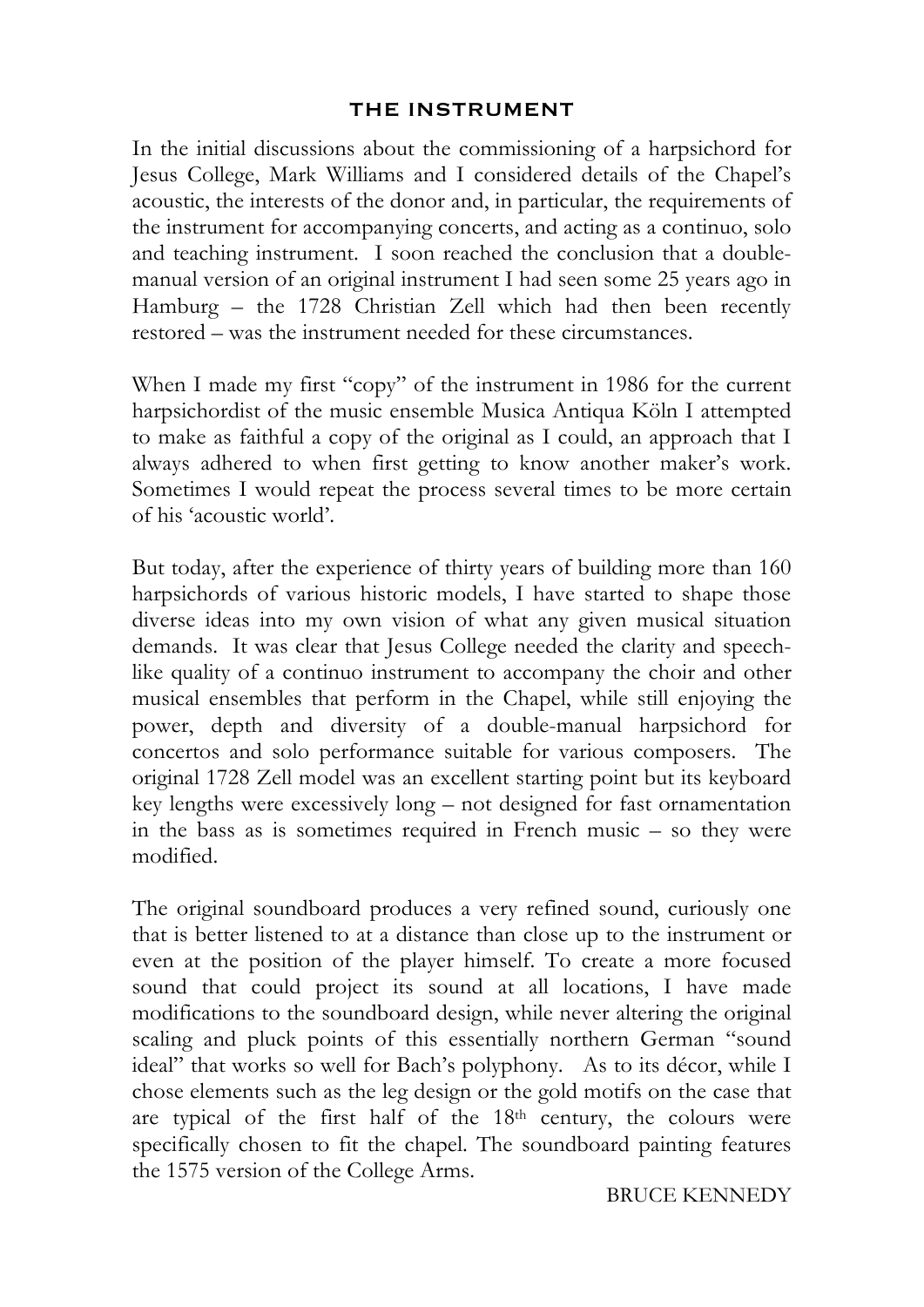The double-manual harpsichord bearing the name of Christian Zell (dated 1728) and now housed in Hamburg's *Museum für Kunst und Gewerbe* is one of the finest surviving examples of harpsichord building from a tradition historically very little understood by scholars. Pioneering writers such as Frank Hubbard (in his celebrated *Three Centuries of Harpsichord Building*, 1965) tended to see German instruments as imperfect in comparison to instruments of the French and Flemish traditions. Wrote Hubbard (in whose time, to be fair, there were very few period German instruments in good enough condition to judge): "the commanding position of German composers in the history of Baroque music forces us to take German harpsichords seriously. If it were not for this fact we should dismiss them as well made but not well thought out." Even later writers such as Peter Williams write with a sort of condescension of the "neutral tone" of instruments contemporary to J.S. Bach, and reserve most of their praise for Germany's organs or clavichords rather than for their harpsichords. Generations of harpsichordists have been trained on a Franco-Flemish sound model by which they judge other instruments, and as a result the various types of German instruments are generally not well-represented in the discography of Baroque music.

With the historically-informed restoration of harpsichords in a finer state than it has ever been, we are in a much better position to judge the German school (or schools) of building. Certainly, the builders of a cosmopolitan port such as Hamburg were making instruments for a wealthy and discerning clientele, and the superb tone quality of the instruments attests to the high regard in which Zell was held by his contemporaries. To our modern ears, the 1728 double manual from his hand possesses a timbre that one could define as more feminine in contrast to the forceful-sounding instruments of his fellow Hamburgers Hieronymus and J.A. Hass. The 'front 8-foot' (the register plucked closest to the nut) is not overly nasal and the 'back 8-foot' has a bright, golden tone in the treble and a distinctive and complex bass. Visually, the original is also one of the most impressive and perhaps even overdecorated instruments surviving: each panel of the lid is surrounded by false tortoise-shell painting and the sharps are topped with tortoise shell as well, while the case is painted in a beautiful dark-green chinoiserie that must have been breathtaking when it was new. I have little doubt that Johann Sebastian Bach would have come into contact with instruments if not by Zell himself than at least of this general style (by Fleischer, for instance) on his many visits to Hamburg.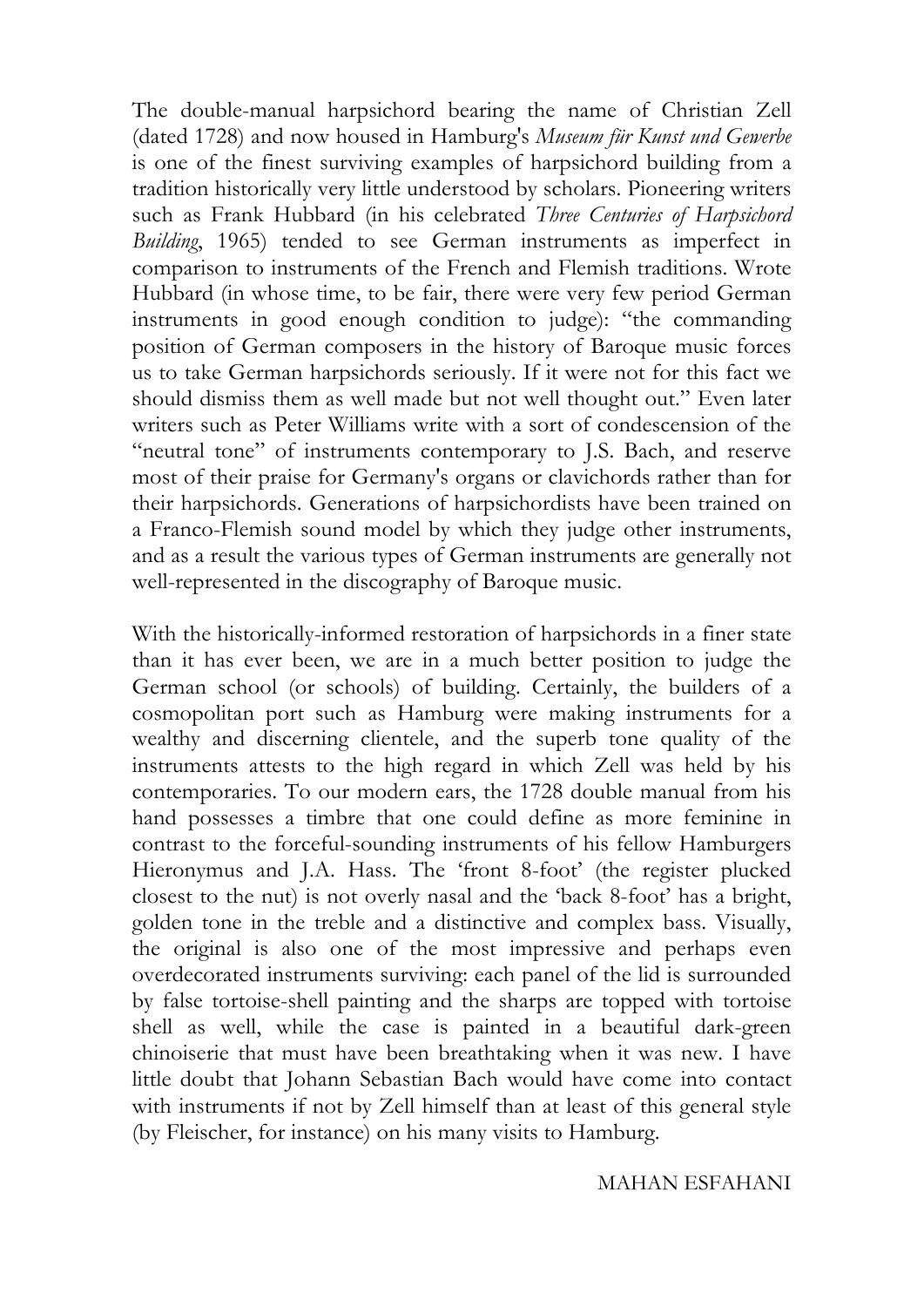#### THE PROGRAMME

## *Dieterich Buxtehude (1637-1707)* Praeludium (Toccata) in G minor

*Johann Adam Reincken (1643-1722)* Partite diverse sopra l'Aria "Schweiget mir von Weibernehmen" ("Auf die Mayerin")

## *Heinrich Scheidemann (1596-1663)* Ballett

*Jan Pieterszoon Sweelinck (1562-1621)* "Mein junges Leben hat ein End"

*Matthias Weckmann (1616-1674)* Canzona in C major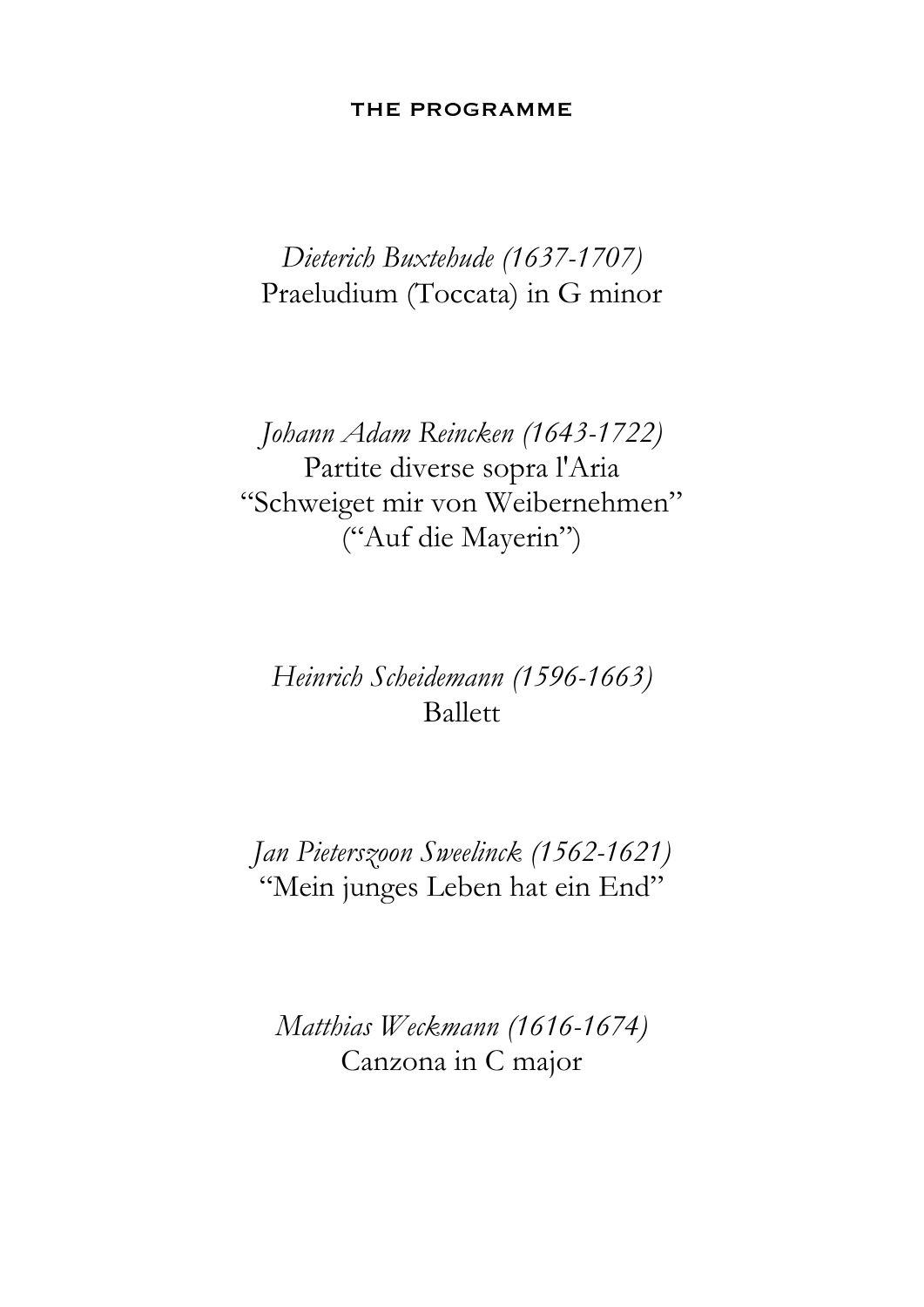*Johann Jacob Froberger (1616-1667)* "Plaincte faite a Londres pour passer la Melancolie"

> *Louis Couperin (1626-1661)* Prelude a l'imitation de Mr. Froberger

*Georg Böhm (1661-1733)* Suite in F major (Allemande - Courante - Sarabande - Gigue)

> *Johann Sebastian Bach (1685-1750)* Concerto in D minor BWV 974 \* (Andante - Adagio - Presto)

\* This work is an arrangement of the Oboe Concerto by Alessandro Marcello (1669-1747)



*We are very grateful to Dr Daniel Tidhar for preparing the instrument for this evening's concert*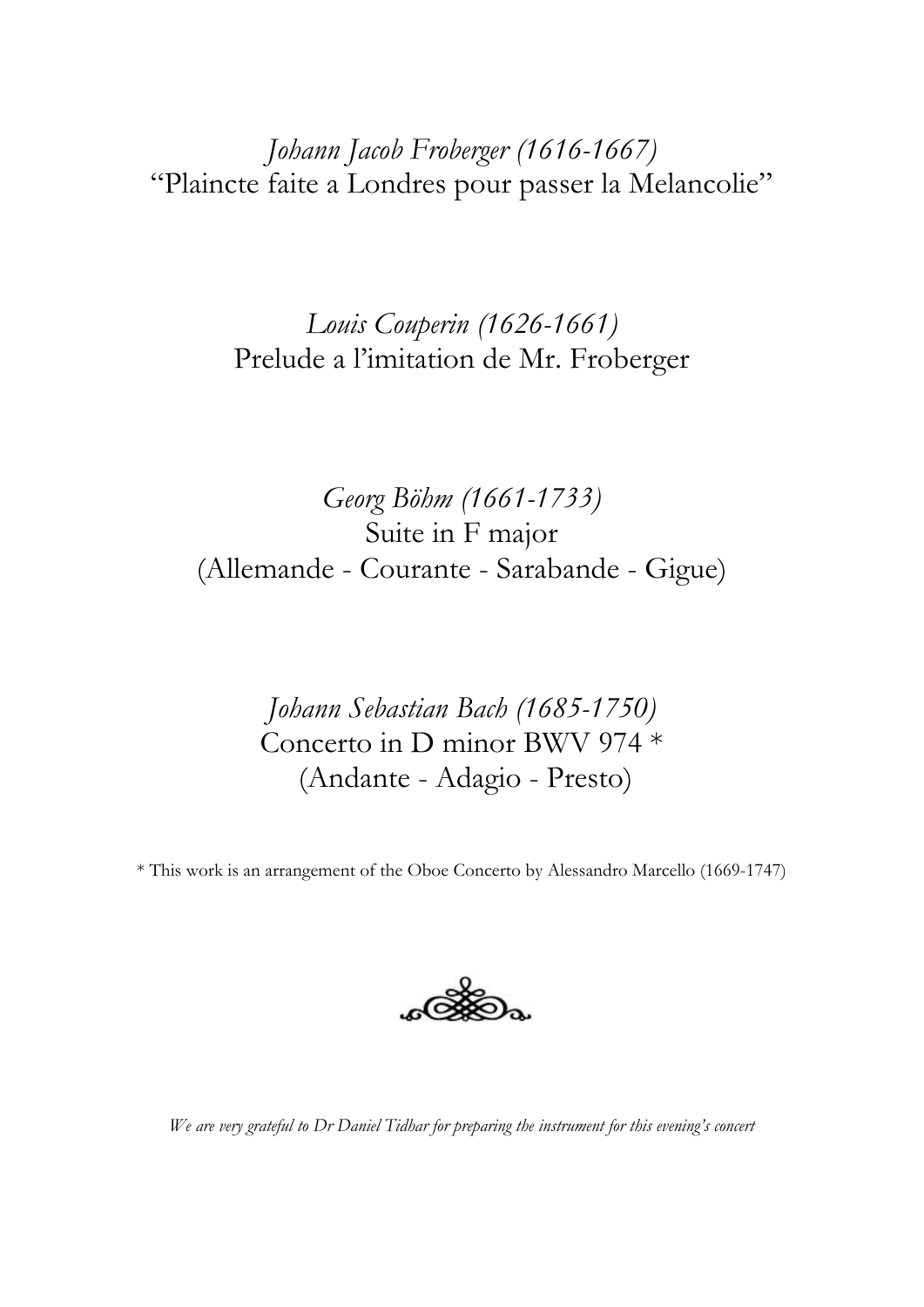#### STANISLAV GRES

Stanislav Gres, born in Novosibirsk Siberia in 1980, began his piano studies in Novosibirsk Glinka Conservatory with Mery Lebenzon, Natalia Melnikova and Elizaveta Romanovskaya. In 2004 his interest turned towards the performance of early music and he entered a postgraduate study in the Moscow Tchaikovsky Conservatory, where he studied harpsichord, hammerklavier and basso continuo with Olga Martynova.

Since then he has continued his studies of the harpsichord, clavichord and baroque organ by participating in masterclasses and workshops given by many of the worlds leading early keyboard performers including Bob Van Asperen, Menno Van Delft, Peter Van Dijk, Jesper Christensen, Christoph Hammer, Ketil Haugsand, Gustav Leonhardt, Zvi Meniker, Davitt Moroney, Jurgen Schrape, Ella Sevskaya, Skip Sempé and Christopher Stembridge. Stanislav approaches music from the sixteenth to the twentieth centuries through historical styles of interpretation, paying particular attention to the selection of instruments and temperaments. He has a particular interest in early Italian music.

He devotes his time mainly to his activity as a soloist and as a member of various ensembles including The Pocket Symphony, Moscow Baroque, BaRockers, Pfeyffer and Hermitage, performing baroque music in Moscow, Saint Petersburg and in Novosibirsk. He also teaches the harpsichord in the Gnessin Special Music School and Rubinstein Music School.

In 2006 his ensemble BaRockers performed at Utrecht Early Music Festival. In 2010 he was awarded the third prize in the international harpsichord competition "Musica Antiqua" in Brugge and the Baerenreiter Urtext Prize in the Bach competition in Leipzig.

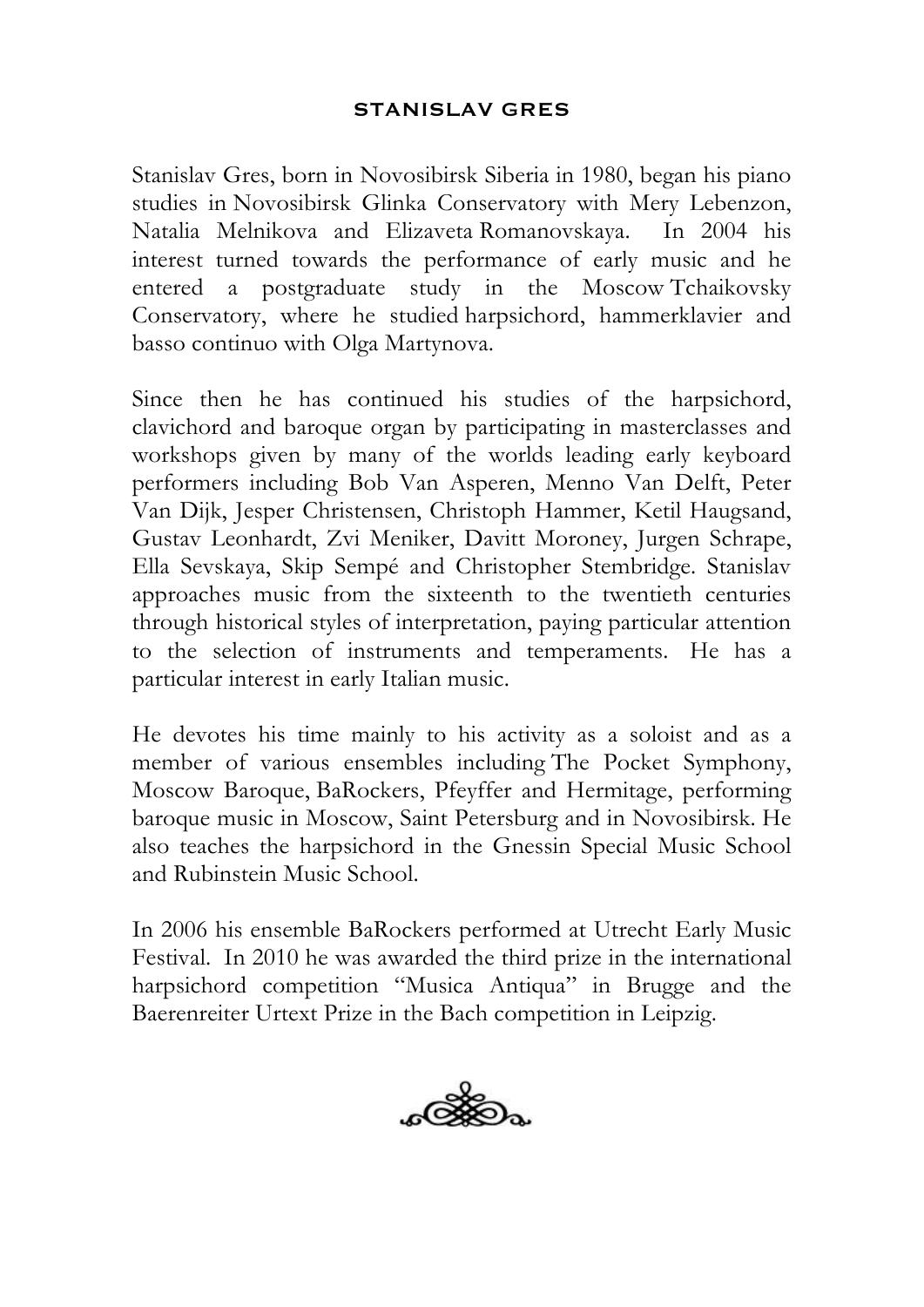OTHER RECITALS IN THIS SERIES

*Saturday 1st March 2013*

*8.00pm*

KORNEEL BERNOLET

(BELGIUM)

Böhm and Beyond

*Music by Georg Böhm and his contemporaries*

Saturday  $10^{th}$  May 2013

*8.00pm*

ANNA-RIIKKA SANTAPUKKI – HARPSICHORD KARI OLAMAA – BAROQUE VIOLIN JOHANNA KILPIJÄRVI

(FINLAND)

Rameau

*Pièces de clavecin en concerts*

www.piccolaaccademia.org

www.kennedyharpsichords.com

www.jesus.cam.ac.uk

jcms.jesus.cam.ac.uk

www.jesuscollegechoir.com